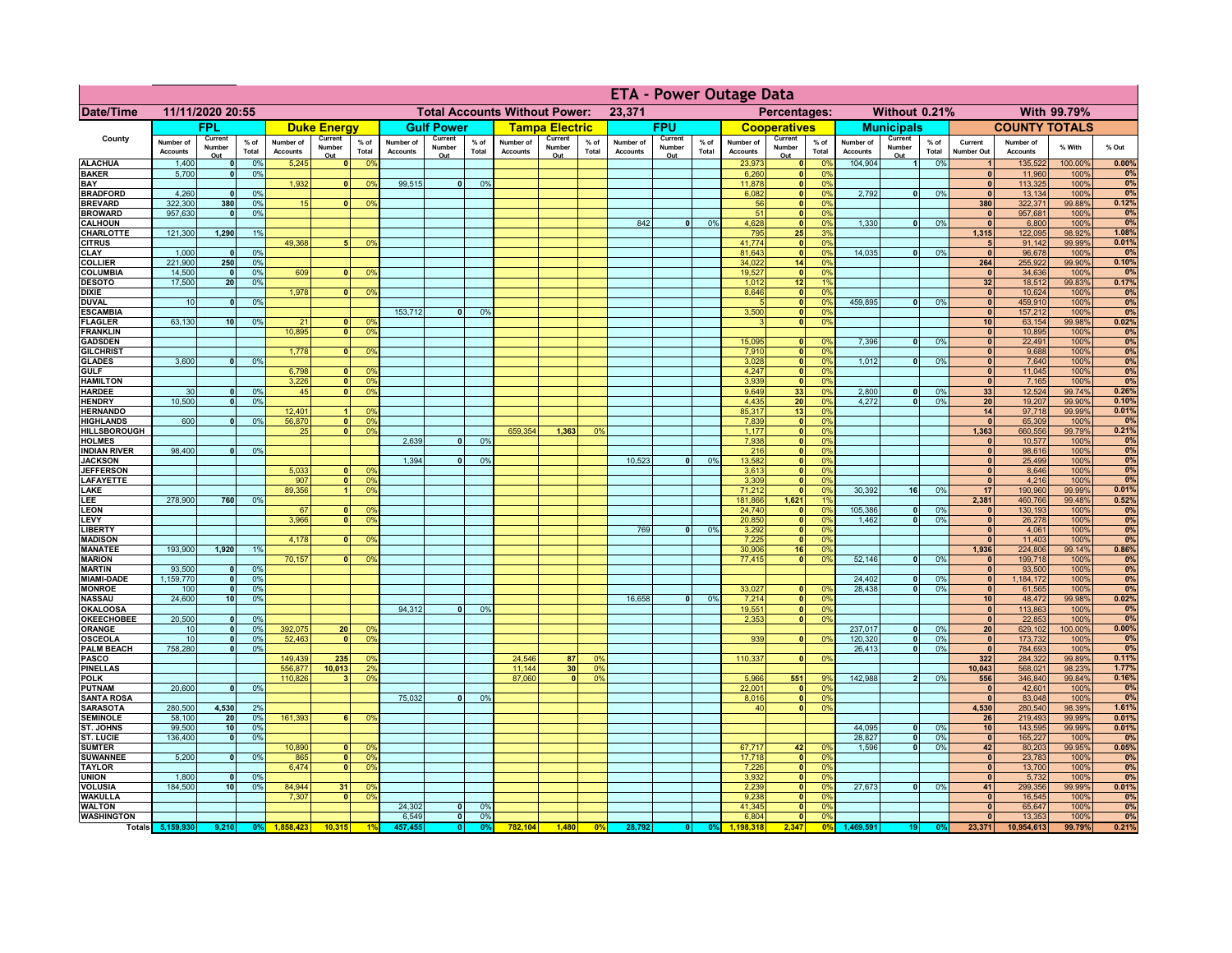## 11/11/2020 8:56 PM ETA



| <b>Power Provider</b>                                                             | County           | <b>Number of Customers</b> | <b>Current Number Out</b> | <b>Outage Percentage</b> | <b>Estimated Restore Time</b> |
|-----------------------------------------------------------------------------------|------------------|----------------------------|---------------------------|--------------------------|-------------------------------|
| <b>Duke Energy</b>                                                                | <b>PINELLAS</b>  | 556,877                    | 10,013                    | 1.80%                    | <b>TBD</b>                    |
| Florida Power and Light Company                                                   | SARASOTA         | 280,500                    | 4,530                     | 1.61%                    | TBD                           |
| Florida Power and Light Company                                                   | <b>MANATEE</b>   | 193,900                    | 1,920                     | 0.99%                    | <b>TBD</b>                    |
| Lee County Electric Cooperative                                                   | LEE              | 181,866                    | 1,621                     | 0.89%                    | TBD                           |
|                                                                                   | HILLSBOROUGH     |                            |                           | 0.21%                    | $24$                          |
| Tampa Electric Company<br>Florida Power and Light Company                         |                  | 659,354                    | 1,363                     |                          |                               |
|                                                                                   | CHARLOTTE        | 121,300                    | 1,290                     | 1.06%                    | TBD                           |
| Florida Power and Light Company                                                   | <b>LEE</b>       | 278,900                    | 760                       | 0.27%                    | <b>TBD</b>                    |
| Peace River Electric Cooperative, Inc.                                            | <b>POLK</b>      | 5,407                      | 551                       | 10.19%                   | TBD                           |
| Florida Power and Light Company                                                   | <b>BREVARD</b>   | 322,300                    | 380                       | 0.12%                    | <b>TBD</b>                    |
| Florida Power and Light Company                                                   | COLLIER          | 221,900                    | 250                       | 0.11%                    | TBD                           |
| <b>Duke Energy</b>                                                                | <b>PASCO</b>     | 149,439                    | 235                       | 0.16%                    | <b>TBD</b>                    |
| Tampa Electric Company                                                            | PASCO            | 24,546                     | 87                        | 0.35%                    | $24$                          |
| Sumter Electric Cooperative, Inc.                                                 | <b>SUMTER</b>    | 66,702                     | 42                        | 0.06%                    | <b>TBD</b>                    |
| Peace River Electric Cooperative, Inc.                                            | HARDEE           | 9,649                      | 33                        | 0.34%                    | TBD                           |
| <b>Duke Energy</b>                                                                | <b>VOLUSIA</b>   | 84,944                     | 31                        | 0.04%                    | TBD                           |
| Tampa Electric Company                                                            | PINELLAS         | 11,144                     | 30                        | 0.27%                    | Restored                      |
| Lee County Electric Cooperative                                                   | <b>CHARLOTTE</b> | 795                        | 25                        | 3.14%                    | <b>TBD</b>                    |
| Florida Power and Light Company                                                   | <b>DESOTO</b>    | 17,500                     | 20                        | 0.11%                    | TBD                           |
| Glades Electric Cooperative, Inc.                                                 | <b>HENDRY</b>    | 3,683                      | 20                        | 0.54%                    | <b>TBD</b>                    |
| Duke Energy                                                                       | ORANGE           | 392,075                    | 20                        | 0.01%                    | TBD                           |
| Florida Power and Light Company                                                   | SEMINOLE         | 58,100                     | 20                        | 0.03%                    | <b>TBD</b>                    |
| City of Leesburg                                                                  | LAKE             | 24,500                     | 16                        | 0.07%                    | TBD                           |
| Peace River Electric Cooperative, Inc.                                            | MANATEE          | 30,906                     | 16                        | 0.05%                    | <b>TBD</b>                    |
|                                                                                   | <b>COLLIER</b>   |                            |                           |                          |                               |
| Lee County Electric Cooperative<br>Withlacoochee River Electric Cooperative, Inc. |                  | 34,022                     | 14<br>13                  | 0.04%<br>0.02%           | TBD<br><b>TBD</b>             |
|                                                                                   | <b>HERNANDO</b>  | 85,130                     |                           |                          |                               |
| Peace River Electric Cooperative, Inc.                                            | <b>DESOTO</b>    | 1,012                      | 12                        | 1.19%                    | TBD                           |
| Florida Power and Light Company                                                   | <b>FLAGLER</b>   | 63,130                     | 10                        | 0.02%                    | <b>TBD</b>                    |
| Florida Power and Light Company                                                   | <b>NASSAU</b>    | 24,600                     | 10                        | 0.04%                    | <b>TBD</b>                    |
| Florida Power and Light Company                                                   | ST. JOHNS        | 99,500                     | 10                        | 0.01%                    | <b>TBD</b>                    |
| Florida Power and Light Company                                                   | <b>VOLUSIA</b>   | 184,500                    | 10                        | 0.01%                    | TBD                           |
| Duke Energy                                                                       | SEMINOLE         | 161,393                    | 6                         | 0.00%                    | <b>TBD</b>                    |
| Duke Energy                                                                       | <b>CITRUS</b>    | 49,368                     | 5                         | 0.01%                    | TBD                           |
| <b>Duke Energy</b>                                                                | <b>POLK</b>      | 110,826                    | $\overline{3}$            | 0.00%                    | <b>TBD</b>                    |
| Lakeland (Lakeland Electric)                                                      | <b>POLK</b>      | 128,535                    | $\overline{2}$            | 0.00%                    | TBD                           |
| Gainesville (Gainesville Regional Utilities - GRU)                                | <b>ALACHUA</b>   | 98,500                     | $\mathbf 1$               | 0.00%                    | <b>TBD</b>                    |
| Duke Energy                                                                       | <b>HERNANDO</b>  | 12,401                     | $\mathbf{1}$              | 0.01%                    | TBD                           |
| <b>Duke Energy</b>                                                                | LAKE             | 89,356                     | $\mathbf{1}$              | 0.00%                    | <b>TBD</b>                    |
| Central Florida Electric Cooperative                                              | <b>ALACHUA</b>   | 918                        | $\pmb{0}$                 | 0.00%                    | TBD                           |
| City of Alachua                                                                   | <b>ALACHUA</b>   | 4,506                      | $\mathsf{O}\xspace$       | 0.00%                    | <b>TBD</b>                    |
| City of Newberry                                                                  | <b>ALACHUA</b>   | 1,898                      | $\pmb{0}$                 | 0.00%                    | TBD                           |
| Clay Electric Cooperative                                                         | <b>ALACHUA</b>   | 23,055                     | $\mathsf{O}\xspace$       | 0.00%                    | <b>TBD</b>                    |
| Duke Energy                                                                       | <b>ALACHUA</b>   | 5,245                      | 0                         | 0.00%                    | TBD                           |
| Florida Power and Light Company                                                   | <b>ALACHUA</b>   | 1,400                      | $\mathbf 0$               | 0.00%                    | <b>TBD</b>                    |
| Clay Electric Cooperative                                                         | <b>BAKER</b>     | 2,582                      | 0                         | 0.00%                    | TBD                           |
| Florida Power and Light Company                                                   | <b>BAKER</b>     | 5,700                      | $\mathbf 0$               | 0.00%                    | <b>TBD</b>                    |
| Okefenoke Rural Electric Membership Corporation                                   |                  |                            |                           |                          |                               |
|                                                                                   | <b>BAKER</b>     | 3,678                      | 0                         | 0.00%                    | TBD                           |
| <b>Duke Energy</b>                                                                | BAY              | 1,932                      | $\mathbf 0$               | 0.00%                    | <b>TBD</b>                    |
| Gulf Coast Electric Cooperative, Inc.                                             | BAY              | 11,878                     | $\mathbf 0$               | 0.00%                    | <b>TBD</b>                    |
| <b>Gulf Power Company</b>                                                         | BAY              | 99,515                     | $\pmb{0}$                 | 0.00%                    | Restored                      |
| City of Starke                                                                    | <b>BRADFORD</b>  | 2,792                      | 0                         | 0.00%                    | TBD                           |
| Clay Electric Cooperative                                                         | <b>BRADFORD</b>  | 6,082                      | $\mathbf 0$               | 0.00%                    | <b>TBD</b>                    |
| Florida Power and Light Company                                                   | <b>BRADFORD</b>  | 4,260                      | 0                         | 0.00%                    | TBD                           |
| Duke Energy                                                                       | <b>BREVARD</b>   | 15                         | $\mathsf{O}\xspace$       | 0.00%                    | <b>TBD</b>                    |
| Peace River Electric Cooperative, Inc.                                            | <b>BREVARD</b>   | 56                         | $\mathsf 0$               | 0.00%                    | TBD                           |
| Florida Power and Light Company                                                   | <b>BROWARD</b>   | 957,630                    | $\mathbf 0$               | 0.00%                    | <b>TBD</b>                    |
| Lee County Electric Cooperative                                                   | <b>BROWARD</b>   | 51                         | 0                         | 0.00%                    | TBD                           |
| City of Blountstown                                                               | CALHOUN          | 1,330                      | $\mathbf 0$               | 0.00%                    | <b>TBD</b>                    |
| Florida Public Utilities Corporation                                              | CALHOUN          | 842                        | 0                         | 0.00%                    | Restored                      |
| Gulf Coast Electric Cooperative, Inc.                                             | CALHOUN          | 1,793                      | $\mathsf{O}\xspace$       | 0.00%                    | <b>TBD</b>                    |
| West Florida Electric Cooperative, Inc.                                           | CALHOUN          | 2,835                      | 0                         | 0.00%                    | TBD                           |
| Sumter Electric Cooperative, Inc.                                                 | <b>CITRUS</b>    | 15,656                     | $\mathbf 0$               | 0.00%                    | <b>TBD</b>                    |
| Withlacoochee River Electric Cooperative, Inc.                                    | <b>CITRUS</b>    | 26,118                     | 0                         | 0.00%                    | TBD                           |
| Clay Electric Cooperative                                                         | <b>CLAY</b>      | 81,643                     | $\mathsf{O}\xspace$       | 0.00%                    | <b>TBD</b>                    |
|                                                                                   | <b>CLAY</b>      |                            | $\pmb{0}$                 | 0.00%                    | TBD                           |
| Florida Power and Light Company                                                   |                  | 1,000                      |                           |                          |                               |
| Green Cove Springs Electric                                                       | <b>CLAY</b>      | 4,041                      | $\mathsf{O}\xspace$       | 0.00%                    | <b>TBD</b>                    |
| Jacksonville (JEA)                                                                | CLAY             | 9,994                      | $\pmb{0}$                 | 0.00%                    | TBD                           |
| Clay Electric Cooperative                                                         | <b>COLUMBIA</b>  | 17,543                     | $\mathsf{O}\xspace$       | 0.00%                    | TBD                           |
| Duke Energy                                                                       | COLUMBIA         | 609                        | 0                         | 0.00%                    | TBD                           |
| Florida Power and Light Company                                                   | <b>COLUMBIA</b>  | 14,500                     | $\mathbf 0$               | 0.00%                    | TBD                           |
| Suwannee Valley Electric Cooperative, Inc.                                        | COLUMBIA         | 1,984                      | 0                         | 0.00%                    | TBD                           |
| Central Florida Electric Cooperative                                              | <b>DIXIE</b>     | 8,025                      | $\pmb{0}$                 | 0.00%                    | <b>TBD</b>                    |
| Duke Energy                                                                       | <b>DIXIE</b>     | 1,978                      | 0                         | 0.00%                    | TBD                           |
| Tri-County Electric Cooperative                                                   | <b>DIXIE</b>     | 621                        | $\mathbf 0$               | 0.00%                    | <b>TBD</b>                    |
|                                                                                   |                  |                            |                           |                          |                               |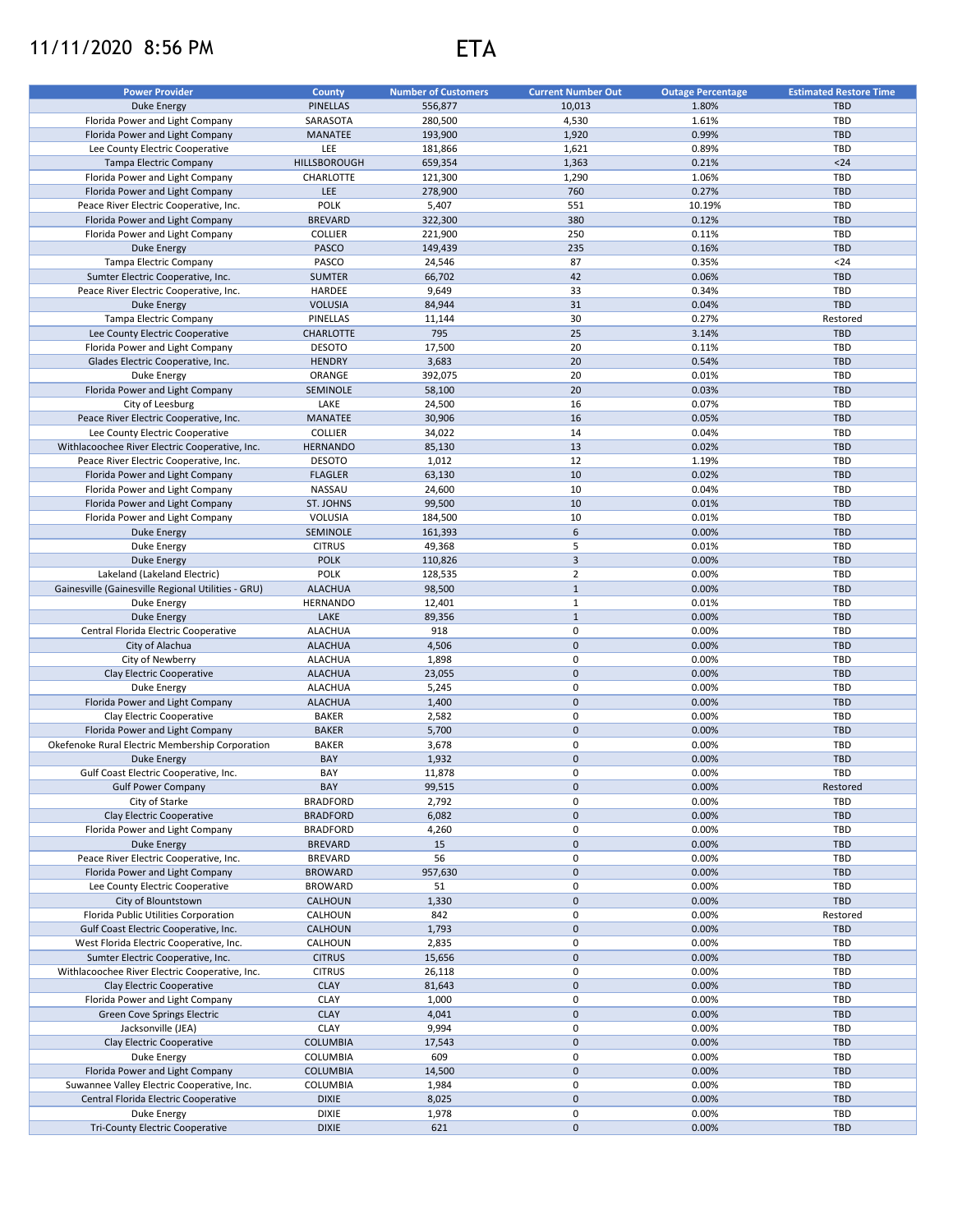## 11/11/2020 8:56 PM ETA



| Clay Electric Cooperative                                            | <b>DUVAL</b>                   | 5                | 0                   | 0.00%          | TBD               |
|----------------------------------------------------------------------|--------------------------------|------------------|---------------------|----------------|-------------------|
|                                                                      |                                |                  |                     |                |                   |
| Florida Power and Light Company                                      | <b>DUVAL</b>                   | 10               | 0                   | 0.00%          | <b>TBD</b>        |
| Jacksonville (JEA)                                                   | <b>DUVAL</b>                   | 440,938          | 0                   | 0.00%          | <b>TBD</b>        |
| Jacksonville Beach (Beaches Energy Services)                         | <b>DUVAL</b>                   | 18,957           | 0                   | 0.00%          | <b>TBD</b>        |
| Escambia River Electric Cooperative, Inc.                            | <b>ESCAMBIA</b>                | 3,500            | 0                   | 0.00%          | TBD               |
|                                                                      |                                |                  |                     |                |                   |
| <b>Gulf Power Company</b>                                            | <b>ESCAMBIA</b>                | 153,712          | $\mathbf 0$         | 0.00%          | Restored          |
| Clay Electric Cooperative                                            | <b>FLAGLER</b>                 | 3                | 0                   | 0.00%          | TBD               |
|                                                                      |                                | 21               |                     |                |                   |
| <b>Duke Energy</b>                                                   | <b>FLAGLER</b>                 |                  | $\pmb{0}$           | 0.00%          | <b>TBD</b>        |
| Duke Energy                                                          | <b>FRANKLIN</b>                | 10,895           | $\mathbf 0$         | 0.00%          | <b>TBD</b>        |
| Chattahoochee Electric                                               | <b>GADSDEN</b>                 | 1,173            | 0                   | 0.00%          | <b>TBD</b>        |
|                                                                      |                                |                  |                     |                |                   |
| City of Havana                                                       | GADSDEN                        | 1,455            | $\mathsf 0$         | 0.00%          | <b>TBD</b>        |
| City of Quincy                                                       | GADSDEN                        | 4,768            | $\mathbf 0$         | 0.00%          | <b>TBD</b>        |
| Talquin Electric Cooperative, Inc.                                   | GADSDEN                        | 15,095           | 0                   | 0.00%          | <b>TBD</b>        |
|                                                                      |                                |                  |                     |                |                   |
| Central Florida Electric Cooperative                                 | <b>GILCHRIST</b>               | 7,906            | $\mathbf 0$         | 0.00%          | <b>TBD</b>        |
| Clay Electric Cooperative                                            | <b>GILCHRIST</b>               | 4                | 0                   | 0.00%          | <b>TBD</b>        |
|                                                                      |                                | 1,778            | $\mathbf 0$         | 0.00%          | <b>TBD</b>        |
| <b>Duke Energy</b>                                                   | <b>GILCHRIST</b>               |                  |                     |                |                   |
| City of Moore Haven                                                  | <b>GLADES</b>                  | 1,012            | $\mathsf 0$         | 0.00%          | TBD               |
| Florida Power and Light Company                                      | <b>GLADES</b>                  | 3,600            | $\mathbf 0$         | 0.00%          | <b>TBD</b>        |
|                                                                      |                                |                  | $\pmb{0}$           |                |                   |
| Glades Electric Cooperative, Inc.                                    | <b>GLADES</b>                  | 3,028            |                     | 0.00%          | TBD               |
| <b>Duke Energy</b>                                                   | <b>GULF</b>                    | 6,798            | $\pmb{0}$           | 0.00%          | <b>TBD</b>        |
| Gulf Coast Electric Cooperative, Inc.                                | <b>GULF</b>                    | 4,247            | $\mathsf 0$         | 0.00%          | TBD               |
|                                                                      |                                |                  |                     |                |                   |
| <b>Duke Energy</b>                                                   | <b>HAMILTON</b>                | 3,226            | $\mathsf{O}\xspace$ | 0.00%          | <b>TBD</b>        |
| Suwannee Valley Electric Cooperative, Inc.                           | <b>HAMILTON</b>                | 3,939            | $\pmb{0}$           | 0.00%          | <b>TBD</b>        |
| City of Wauchula                                                     | <b>HARDEE</b>                  | 2,800            | $\mathbf 0$         | 0.00%          | <b>TBD</b>        |
|                                                                      |                                |                  |                     |                |                   |
| Duke Energy                                                          | HARDEE                         | 45               | 0                   | 0.00%          | <b>TBD</b>        |
| Florida Power and Light Company                                      | HARDEE                         | 30               | $\mathbf 0$         | 0.00%          | <b>TBD</b>        |
| Glades Electric Cooperative, Inc.                                    |                                | 0                | 0                   |                |                   |
|                                                                      | HARDEE                         |                  |                     |                | TBD               |
| City of Clewiston                                                    | <b>HENDRY</b>                  | 4,272            | $\mathbf 0$         | 0.00%          | <b>TBD</b>        |
| Florida Power and Light Company                                      | <b>HENDRY</b>                  | 10,500           | 0                   | 0.00%          | <b>TBD</b>        |
|                                                                      |                                |                  |                     |                |                   |
| Lee County Electric Cooperative                                      | <b>HENDRY</b>                  | 752              | $\mathbf{0}$        | 0.00%          | <b>TBD</b>        |
| Sumter Electric Cooperative, Inc.                                    | <b>HERNANDO</b>                | 187              | 0                   | 0.00%          | <b>TBD</b>        |
| <b>Duke Energy</b>                                                   | <b>HIGHLANDS</b>               | 56,870           | 0                   | 0.00%          | <b>TBD</b>        |
|                                                                      |                                |                  |                     |                |                   |
| Florida Power and Light Company                                      | <b>HIGHLANDS</b>               | 600              | $\mathsf 0$         | 0.00%          | TBD               |
| Glades Electric Cooperative, Inc.                                    | <b>HIGHLANDS</b>               | 7,461            | $\mathbf 0$         | 0.00%          | <b>TBD</b>        |
|                                                                      | <b>HIGHLANDS</b>               | 378              | 0                   | 0.00%          | TBD               |
| Peace River Electric Cooperative, Inc.                               |                                |                  |                     |                |                   |
| Duke Energy                                                          | HILLSBOROUGH                   | 25               | 0                   | 0.00%          | <b>TBD</b>        |
| Peace River Electric Cooperative, Inc.                               | HILLSBOROUGH                   | 1,177            | $\mathsf 0$         | 0.00%          | TBD               |
|                                                                      |                                |                  | $\mathbf 0$         | 0.00%          | <b>TBD</b>        |
| Choctawhatchee Electric Cooperative                                  | <b>HOLMES</b>                  | 321              |                     |                |                   |
| <b>Gulf Power Company</b>                                            | <b>HOLMES</b>                  | 2,639            | 0                   | 0.00%          | Restored          |
| West Florida Electric Cooperative, Inc.                              | <b>HOLMES</b>                  | 7,617            | $\mathbf 0$         | 0.00%          | <b>TBD</b>        |
|                                                                      |                                |                  |                     |                |                   |
| City of Vero Beach                                                   | <b>INDIAN RIVER</b>            | 0                | 0                   |                | <b>TBD</b>        |
| Florida Power and Light Company                                      | <b>INDIAN RIVER</b>            | 98,400           | $\mathbf 0$         | 0.00%          | <b>TBD</b>        |
| Peace River Electric Cooperative, Inc.                               | <b>INDIAN RIVER</b>            | 216              | 0                   | 0.00%          | TBD               |
|                                                                      |                                |                  |                     |                |                   |
| Florida Public Utilities Corporation                                 | <b>JACKSON</b>                 | 10,523           | $\mathsf{O}\xspace$ | 0.00%          | Restored          |
| Gulf Coast Electric Cooperative, Inc.                                | <b>JACKSON</b>                 | 50               | $\mathsf 0$         | 0.00%          | TBD               |
| <b>Gulf Power Company</b>                                            | <b>JACKSON</b>                 | 1,394            | $\mathsf{O}\xspace$ | 0.00%          | Restored          |
|                                                                      |                                |                  |                     |                |                   |
| West Florida Electric Cooperative, Inc.                              | <b>JACKSON</b>                 | 13,532           | 0                   | 0.00%          | TBD               |
| <b>Duke Energy</b>                                                   | <b>JEFFERSON</b>               | 5,033            | $\mathbf 0$         | 0.00%          | <b>TBD</b>        |
|                                                                      |                                |                  |                     |                |                   |
| Tri-County Electric Cooperative                                      | <b>JEFFERSON</b>               | 3,613            | 0                   | 0.00%          | TBD               |
| Central Florida Electric Cooperative                                 | LAFAYETTE                      | 9                | $\pmb{0}$           | 0.00%          | TBD               |
| Duke Energy                                                          | LAFAYETTE                      | 907              | 0                   | 0.00%          | TBD               |
|                                                                      |                                |                  |                     |                |                   |
| Suwannee Valley Electric Cooperative, Inc.                           | LAFAYETTE                      | 3,254            | 0                   | 0.00%          | TBD               |
| <b>Tri-County Electric Cooperative</b>                               | LAFAYETTE                      | 46               | 0                   | 0.00%          | <b>TBD</b>        |
| City of Mount Dora                                                   | LAKE                           | 5,892            | 0                   | 0.00%          | <b>TBD</b>        |
|                                                                      |                                |                  |                     |                |                   |
| Clay Electric Cooperative                                            | LAKE                           | 2,317            | 0                   | 0.00%          | <b>TBD</b>        |
| Sumter Electric Cooperative, Inc.                                    | LAKE                           | 68,895           | 0                   | 0.00%          | TBD               |
| City of Tallahassee                                                  | LEON                           |                  | 0                   | 0.00%          | TBD               |
|                                                                      |                                | 105,386          |                     |                |                   |
| <b>Duke Energy</b>                                                   | <b>LEON</b>                    | 67               | 0                   | 0.00%          | <b>TBD</b>        |
| Talquin Electric Cooperative, Inc.                                   | LEON                           | 24,740           | 0                   | 0.00%          | TBD               |
|                                                                      |                                |                  | 0                   |                |                   |
| Central Florida Electric Cooperative                                 |                                |                  |                     |                |                   |
| City of Williston                                                    | LEVY                           | 18,470           |                     | 0.00%          | <b>TBD</b>        |
|                                                                      | LEVY                           | 1,462            | 0                   | 0.00%          | TBD               |
|                                                                      |                                |                  |                     |                |                   |
| Clay Electric Cooperative                                            | LEVY                           | 744              | 0                   | 0.00%          | <b>TBD</b>        |
| Duke Energy                                                          | LEVY                           | 3,966            | 0                   | 0.00%          | TBD               |
| Sumter Electric Cooperative, Inc.                                    | LEVY                           | 1,636            | 0                   | 0.00%          | <b>TBD</b>        |
|                                                                      |                                |                  |                     |                |                   |
| Florida Public Utilities Corporation                                 | LIBERTY                        | 769              | 0                   | 0.00%          | Restored          |
| Talquin Electric Cooperative, Inc.                                   | <b>LIBERTY</b>                 | 3,292            | $\mathsf{O}\xspace$ | 0.00%          | <b>TBD</b>        |
| Duke Energy                                                          | <b>MADISON</b>                 | 4,178            | 0                   | 0.00%          | TBD               |
|                                                                      |                                |                  |                     |                |                   |
| Tri-County Electric Cooperative                                      | <b>MADISON</b>                 | 7,225            | 0                   | 0.00%          | <b>TBD</b>        |
| Central Florida Electric Cooperative                                 | <b>MARION</b>                  | 9                | 0                   | 0.00%          | TBD               |
|                                                                      |                                |                  |                     |                |                   |
| Clay Electric Cooperative                                            | <b>MARION</b>                  | 16,903           | 0                   | 0.00%          | <b>TBD</b>        |
| Duke Energy                                                          | <b>MARION</b>                  | 70,157           | 0                   | 0.00%          | TBD               |
| Ocala (Ocala Electric Utility)                                       | <b>MARION</b>                  | 52,146           | 0                   | 0.00%          | <b>TBD</b>        |
|                                                                      |                                |                  |                     |                |                   |
| Sumter Electric Cooperative, Inc.<br>Florida Power and Light Company | <b>MARION</b><br><b>MARTIN</b> | 60,503<br>93,500 | 0<br>0              | 0.00%<br>0.00% | TBD<br><b>TBD</b> |